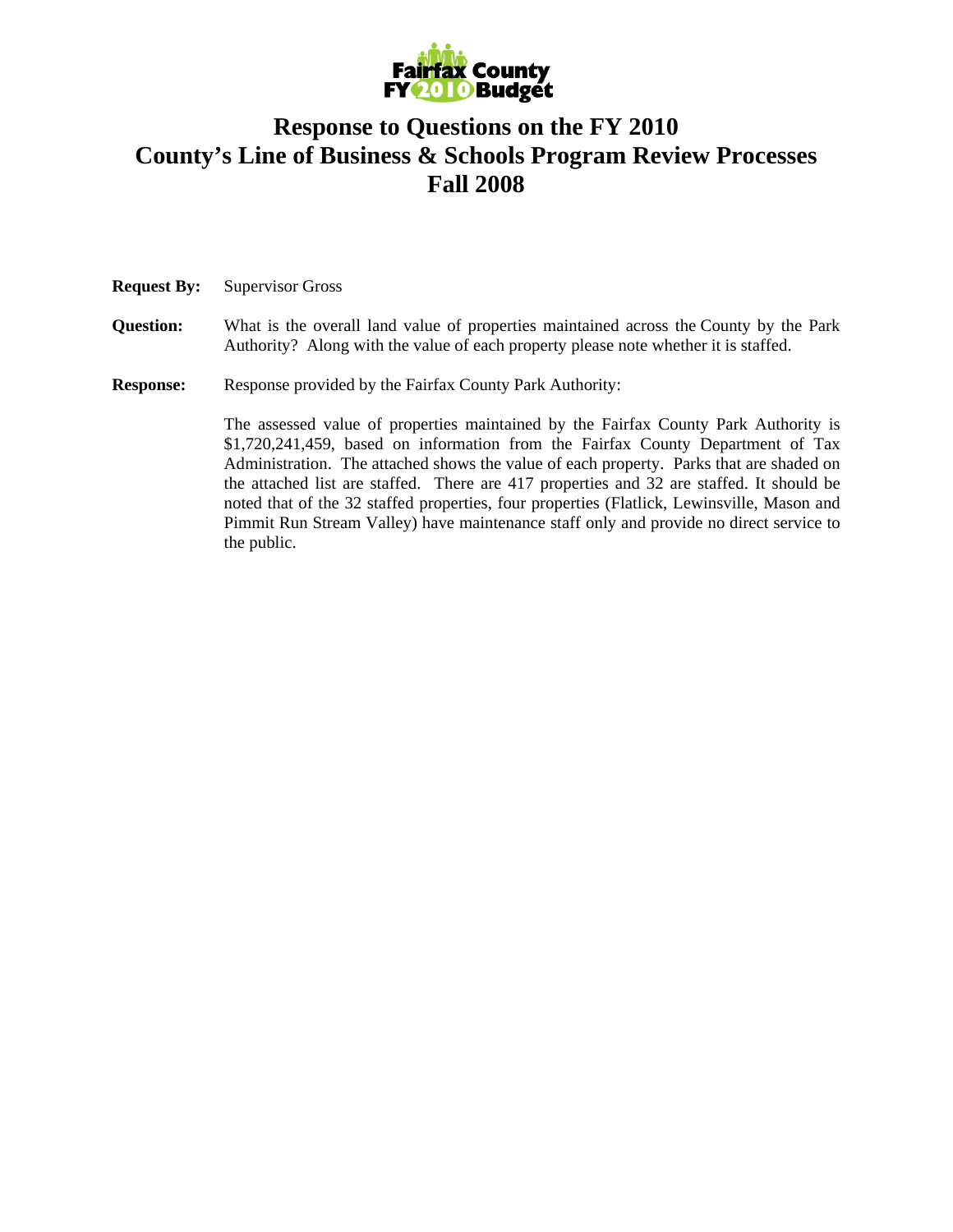# **FCPA PARKS - Acreage and Assessed Value Attachment Page 1 of 9** Attachment Page 1 of 9

|                                     |         |               |                            |                         | Supervisory     |                |
|-------------------------------------|---------|---------------|----------------------------|-------------------------|-----------------|----------------|
| Name                                | Acreage |               | Value                      | Area                    | <b>District</b> | <b>Staffed</b> |
| <b>Accotink Stream Valley</b>       | 582.42  | \$            | 539,000.00                 | PA - Area 4             | Multiple        |                |
| Alabama Drive                       | 11.08   | \$            | 11,102,420.00              | PA - Area 6             | Dranesville     |                |
| Amberleigh                          | 18.01   | \$            | 299,999.00 PA - Area 3     |                         | Lee             |                |
| Americana                           | 3.92    | \$            | 1,050,000.00               | PA - Area 2             | <b>Braddock</b> |                |
| Annandale                           | 50.77   | $\frac{1}{2}$ | 7,402,000.00               | PA - Area 2             | <b>Mason</b>    | $\mathsf{X}$   |
| Armistead                           | 10.96   | \$            | 1,266,000.00               | PA - Area 7             | Providence      |                |
| Arrowhead                           | 11.55   | \$            | 495,000.00                 | PA - Area 5             | Sully           |                |
| <b>Ashford East</b>                 | 3.80    | \$            | 348,000.00                 | PA - Area 4             | <b>Braddock</b> |                |
| Ashgrove                            | 14.33   | \$            | 570,000.00                 | PA - Area 6             | Hunter Mill     |                |
| Ashlawn                             | 16.24   | \$            |                            | 35,000.00   PA - Area 7 | Providence      |                |
| Azalea                              | 1.18    | \$            | 400,000.00   PA - Area 1   |                         | Providence      |                |
| <b>Backlick</b>                     | 8.96    | \$            | 782,000.00                 | PA - Area 2             | Mason           |                |
| <b>Backlick Run</b>                 | 17.34   | \$            | 155,000.00                 | PA - Area 2             | Mason           |                |
| <b>Backlick Stream Valley</b>       | 35.50   | \$            | 270,000.00                 | PA - Area 3             | Multiple        |                |
| Bailey's                            | 2.23    | \$            | 439,000.00                 | PA - Area 2             | Mason           |                |
| <b>Bailey's ES</b>                  | 10.00   | \$            | 1,830,000.00 PA - Area 2   |                         | Mason           |                |
| <b>Barcroft Knolls</b>              | 10.45   | \$            | 11,000.00                  | PA - Area 2             | Mason           |                |
| Baron Cameron School Site           | 60.00   | \$            | 9,344,000.00               | PA - Area 6             | Hunter Mill     |                |
| <b>Bel Air</b>                      | 1.44    | \$            | 54,000.00                  | PA - Area 2             | Mason           |                |
| <b>Belle Haven</b>                  | 16.63   | \$            | 21,000.00                  | PA - Area 3             | Mount Vernon    |                |
| Belvedere                           | 1.83    | \$            | 410,000.00                 | PA - Area 2             | Mason           |                |
| Beulah                              | 10.30   | \$            | 299,000.00   PA - Area 3   |                         | Lee             |                |
| <b>Blake Lane School Site</b>       | 10.60   | \$            | 3,438,000.00   PA - Area 7 |                         | Providence      |                |
| <b>Borge Street</b>                 | 3.60    | \$            | 750,000.00   PA - Area 7   |                         | Providence      |                |
| <b>Braddock</b>                     | 227.04  | \$            | 9,081,950.00               | PA - Area 5             | Springfield     |                |
| <b>Bren Mar</b>                     | 14.17   | \$            | 2,170,000.00               | PA - Area 3             | Mason           |                |
| Brentwood                           | 10.06   | \$            | 209,000.00                 | PA - Area 5             | Springfield     |                |
| <b>Briarcliff</b>                   | 5.52    | \$            | 590,000.00                 | PA - Area 7             | Providence      |                |
| Briarwood                           | 2.65    | \$            | 359,000.00 PA - Area 7     |                         | Providence      |                |
| <b>Brimstone</b>                    | 4.94    | \$            | 212,000.00   PA - Area 4   |                         | Springfield     |                |
| <b>Brookfield</b>                   | 25.66   | \$            | 1,427,000.00 PA - Area 4   |                         | Lee             |                |
| <b>Broyhill</b>                     | 4.20    | \$            |                            | 62,000.00 PA - Area 2   | Mason           |                |
| <b>Broyhill Crest</b>               | 4.23    | \$            |                            | 74,000.00 PA - Area 2   | Mason           |                |
| <b>Bruin</b>                        | 8.16    | \$            | 6,286,000.00 PA - Area 6   |                         | Dranesville     |                |
| <b>Bryn Mawr</b>                    | 5.17    | \$            | 1,024,000.00   PA - Area 1 |                         | Dranesville     |                |
| <b>Bucknell Manor</b>               | 4.97    | \$            | 2,270,000.00   PA - Area 3 |                         | Mount Vernon    |                |
| <b>Bull Neck Stream Valley</b>      | 15.97   | \$            | 399,000.00                 | PA - Area 6             | Dranesville     |                |
| <b>Bull Run Stream Valley</b>       | 123.21  | \$            | 6,502,000.00               | PA - Area 5             | Sully           |                |
| Burgundy                            | 7.87    | \$            | 131,000.00                 | PA - Area 3             | Lee             |                |
| <b>Burke Lake &amp; Golf Course</b> | 883.39  | $\frac{1}{2}$ | 11,582,000.00              | PA - Area 4             | Springfield     | $\mathsf{X}$   |
| <b>Burke Ridge</b>                  | 3.79    | \$            | 23,000.00                  | PA - Area 4             | Springfield     |                |
| <b>Burke Station</b>                | 18.06   | \$            | 1,023,000.00               | PA - Area 4             | Springfield     |                |
| <b>Bush Hill</b>                    | 5.35    | \$            | 1,596,000.00               | PA - Area 3             | Lee             |                |
| <b>Byron Avenue</b>                 | 5.67    | \$            | 270,000.00                 | PA - Area 4             | Lee             |                |
| <b>Camelot School Site</b>          | 10.00   | \$            | 2,070,000.00               | PA - Area 2             | Mason           |                |
| Canterbury Woods                    | 4.65    | \$            | 11,000.00                  | PA - Area 4             | <b>Braddock</b> |                |
| <b>Cardinal Forest</b>              | 15.62   | \$            | 493,000.00                 | PA - Area 4             | Springfield     |                |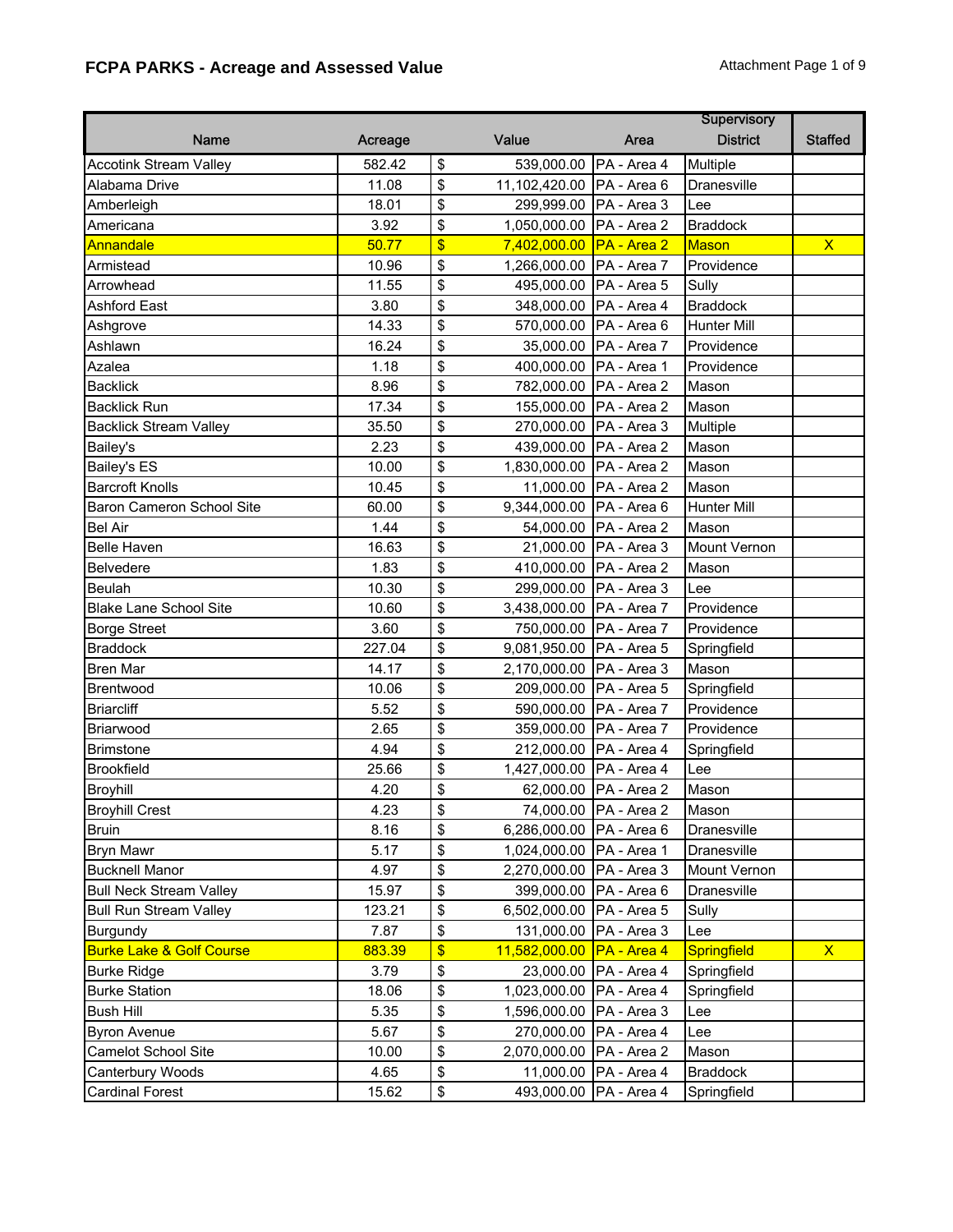# **FCPA PARKS - Acreage and Assessed Value Attachment Page 2 of 9** Attachment Page 2 of 9

|                                                 |         |                                  |                          | Supervisory        |                         |
|-------------------------------------------------|---------|----------------------------------|--------------------------|--------------------|-------------------------|
| Name                                            | Acreage | Value                            | Area                     | <b>District</b>    | <b>Staffed</b>          |
| Carl Sandburg School Site                       | 22.14   | \$<br>3,571,000.00               | PA - Area 3              | Mount Vernon       |                         |
| Carney Park                                     | 40.43   | \$<br>12,649,000.00              | PA - Area 5              | Springfield        |                         |
| Carrleigh Parkway                               | 10.23   | \$<br>1,103,000.00   PA - Area 4 |                          | <b>Braddock</b>    |                         |
| Centre Ridge                                    | 10.69   | \$<br>845,000.00                 | PA - Area 5              | Sully              |                         |
| Centre Ridge North                              | 19.24   | \$<br>709,000.00                 | PA - Area 5              | Sully              |                         |
| <b>Chalet Woods</b>                             | 10.69   | \$<br>100,000.00                 | PA - Area 5              | Sully              |                         |
| Chandon                                         | 7.91    | \$<br>850,000.00                 | PA - Area 6              | Dranesville        |                         |
| Chantilly                                       | 6.13    | \$<br>2,990,000.00               | PA - Area 5              | Sully              |                         |
| Chantilly Library Site                          | 21.00   | \$<br>2,880,000.00               | PA - Area 5              | Sully              |                         |
| <b>Chapel Acres</b>                             | 0.83    | \$<br>176,000.00                 | PA - Area 4              | Mount Vernon       |                         |
| Chapel Road                                     | 12.37   | \$<br>306,000.00                 | PA - Area 4              | Springfield        |                         |
| Cherry Run                                      | 4.00    | \$<br>554,000.00                 | PA - Area 4              | Springfield        |                         |
| Chesterbrook School Site                        | 12.10   | \$<br>4,094,000.00               | PA - Area 1              | Dranesville        |                         |
| Churchill Road                                  | 12.37   | \$<br>3,904,000.00               | PA - Area 1              | Dranesville        |                         |
| <b>Clark House At Barcroft Mews</b>             | 0.85    | \$<br>288,000.00                 | PA - Area 2              | <b>Mason</b>       | $\mathsf{X}$            |
| Clarke's Landing                                | 13.56   | \$<br>61,000.00                  | PA - Area 6              | Sully              |                         |
| <b>Clarks Crossing</b>                          | 143.80  | \$<br>1,164,000.00               | PA - Area 6              | Hunter Mill        |                         |
| Clemyjontri                                     | 18.62   | \$<br>3,643,000.00               | PA - Area 1              | <b>Dranesville</b> | $\mathsf{X}$            |
| Clermont School Site                            | 40.61   | \$<br>5,849,000.00               | PA - Area 3              | Lee                |                         |
| Collingwood                                     | 12.00   | \$<br>4,036,000.00               | PA - Area 3              | Mount Vernon       |                         |
| <b>Colvin Run Mill Site</b>                     | 67.57   | \$<br>2,156,000.00               | PA - Area 6              | <b>Dranesville</b> | $\mathsf{X}$            |
| Colvin Run Stream Valley                        | 43.88   | \$<br>3,360,000.00   PA - Area 6 |                          | Dranesville        |                         |
| <b>Confederate Fortifications Historic Site</b> | 160.00  | \$<br>4,828,100.00               | PA - Area 4              | Springfield        |                         |
| Cooper Intermediate School Site                 | 20.22   | \$<br>6,240,000.00               | PA - Area 1              | Dranesville        |                         |
| <b>Coppermine Crossing SS</b>                   | 14.38   | \$<br>1,760,380.00               | PA - Area 6              | Hunter Mill        |                         |
| Country Club View                               | 39.32   | \$<br>132,000.00                 | PA - Area 4              | <b>Braddock</b>    |                         |
| Creighton Square                                | 0.65    | \$                               | 164,000.00   PA - Area 3 | Lee                |                         |
| <b>Crooked Creek</b>                            | 11.94   | \$<br>18,000.00                  | PA - Area 4              | <b>Braddock</b>    |                         |
| <b>Cub Run RECenter</b>                         | 28.00   | \$<br>8,730,000.00               | PA - Area 5              | Sully              | $\overline{\mathsf{x}}$ |
| Cub Run Stream Valley                           | 837.00  | \$<br>17,096,960.00              | PA - Area 5              | Sully              |                         |
| Cunningham                                      | 10.78   | \$<br>2,569,000.00   PA - Area 7 |                          | <b>Hunter Mill</b> |                         |
| Dead Run Stream Valley                          | 10.31   | \$                               | 224,000.00 PA - Area 1   | Dranesville        |                         |
| Deerlick                                        | 19.11   | \$                               | 857,000.00 PA - Area 2   | Mason              |                         |
| Devonshire                                      | 3.40    | \$<br>353,000.00   PA - Area 1   |                          | Providence         |                         |
| Difficult Run Stream Valley                     | 925.77  | \$<br>2,764,000.00               | PA - Area 6              | Multiple           |                         |
| Dixie Hill                                      | 3.42    | \$<br>682,000.00                 | PA - Area 5              | Springfield        |                         |
| Dogue Creek Stream Valley                       | 58.20   | \$<br>479,000.00                 | PA - Area 3              | Mount Vernon       |                         |
| <b>Dolley Madison Estates</b>                   | 3.84    | \$<br>84,000.00                  | PA - Area 1              | Dranesville        |                         |
| Dowden Terrace                                  | 8.61    | \$<br>1,801,000.00 PA - Area 2   |                          | Mason              |                         |
| Dranesville Tavern                              | 6.50    | \$<br>697,000.00                 | PA - Area 6              | Dranesville        |                         |
| <b>Dulles Corner</b>                            | 6.70    | \$<br>123,190.00                 | PA - Area 6              | Hunter Mill        |                         |
| Dunn Loring                                     | 15.68   | \$<br>2,219,000.00               | PA - Area 7              | Providence         |                         |
| Eagle                                           | 95.47   | \$<br>5,150,000.00               | PA - Area 5              | Sully              |                         |
| Eakin (Mantua Section)                          | 74.03   | \$<br>8,620,000.00               | PA - Area 2              | Providence         |                         |
| Eakin Community                                 | 57.08   | \$<br>3,623,000.00               | PA - Area 2              | Providence         |                         |
| East Blake Lane                                 | 17.38   | \$<br>1,534,000.00               | PA - Area 7              | Providence         |                         |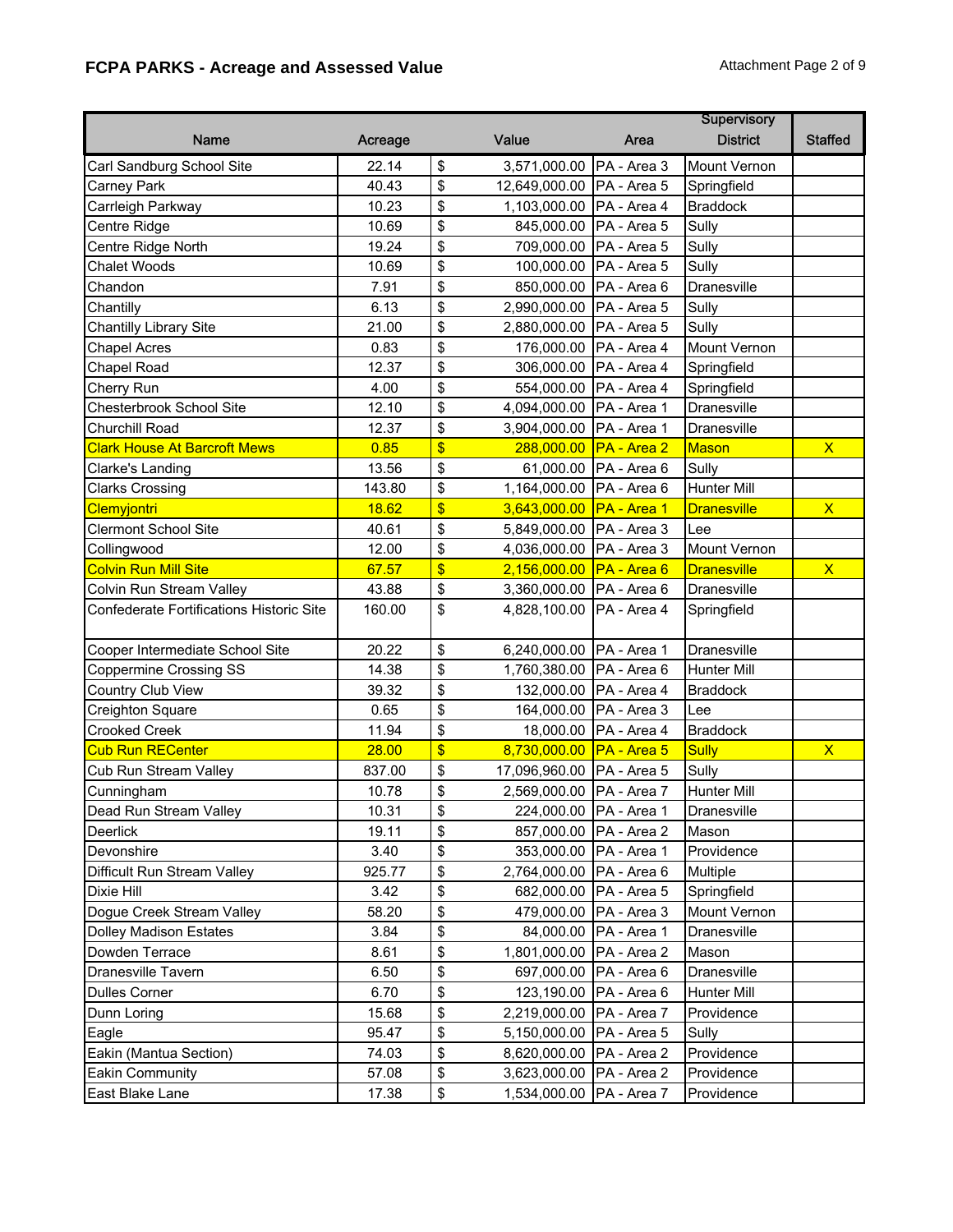# **FCPA PARKS - Acreage and Assessed Value Attachment Page 3 of 9** Attachment Page 3 of 9

|                               |         |                 |                            |                          | Supervisory         |                |
|-------------------------------|---------|-----------------|----------------------------|--------------------------|---------------------|----------------|
| <b>Name</b>                   | Acreage |                 | Value                      | Area                     | <b>District</b>     | <b>Staffed</b> |
| Edsall                        | 3.30    | \$              | 2,170,000.00               | PA - Area 2              | Mason               |                |
| Ellanor C. Lawrence           | 649.95  | \$              | 35,585,000.00              | $PR - Area 5$            | <b>Sully</b>        | $\mathsf{x}$   |
| Eudora                        | 14.02   | \$              | 2,276,000.00   PA - Area 7 |                          | <b>Hunter Mill</b>  |                |
| <b>Fair Oaks</b>              | 3.69    | \$              | 868,670.00                 | PA - Area 5              | Sully               |                |
| Fair Ridge                    | 2.14    | \$              | 114,000.00                 | PA - Area 5              | Springfield         |                |
| Fair Woods                    | 5.40    | \$              | 1,230,000.00               | PA - Area 5              | Sully               |                |
| <b>Fairfax Hills</b>          | 5.66    | \$              | 943,400.00                 | PA - Area 2              | <b>Braddock</b>     |                |
| Fairfax Park School Site      | 2.50    | \$              |                            | 290,000.00   PA - Area 4 | Springfield         |                |
| Fairfax Villa                 | 12.00   | \$              | 260,000.00 PA - Area 4     |                          | <b>Braddock</b>     |                |
| Falstaff                      | 3.69    | \$              |                            | 80,000.00   PA - Area 1  | Dranesville         |                |
| <b>Farrington Avenue</b>      | 0.14    | \$              |                            | 10,000.00 PA - Area 3    | Mount Vernon        |                |
| Fisher                        | 0.50    | \$              |                            | 11,000.00 PA - Area 1    | Dranesville         |                |
| Fitzhugh                      | 10.68   | \$              | 6,192,000.00               | PA - Area 2              | <b>Braddock</b>     |                |
| Flag Run                      | 8.65    | \$              |                            | 41,000.00 PA - Area 2    | <b>Braddock</b>     |                |
| Flatlick                      | 17.25   | \$              | 2,990,290.00               | $PR - Area 5$            | <b>Sully</b>        | $\mathsf{X}$   |
| <b>Flatlick Stream Valley</b> | 91.05   | \$              | 3,420,240.00   PA - Area 5 |                          | Sully               |                |
| <b>Floris School Site</b>     | 10.55   | \$              |                            | 768,000.00 PA - Area 6   | Hunter Mill         |                |
| Folly Lick Run Stream Valley  | 43.20   | \$              | 309,000.00                 | PA - Area 6              | Dranesville         |                |
| Fort Hunt                     | 18.92   | \$              | 238,000.00                 | PA - Area 3              | Mount Vernon        |                |
| Fort Willard Circle           | 1.62    | \$              | 6,000.00                   | PA - Area 3              | Mount Vernon        |                |
| <b>Fox Hunters</b>            | 1.23    | \$              | 426,000.00   PA - Area 6   |                          | <b>Hunter Mill</b>  |                |
| <b>Fox Valley</b>             | 11.03   | \$              | 9,418,000.00 PA - Area 5   |                          | Sully               |                |
| Foxstone                      | 2.12    | \$              |                            | 4,000.00   PA - Area 7   | Hunter Mill         |                |
| Foxvale                       | 24.36   | \$              |                            | 132,800.00   PA - Area 5 | Sully               |                |
| Franconia                     | 62.87   | \$              | 8,833,000.00               | PA - Area 3              | Lee                 |                |
| <b>Franconia Forest</b>       | 6.63    | \$              | 11,000.00                  | PA - Area 3              | Lee                 |                |
| <b>Franklin Farm</b>          | 8.13    | \$              | 898,000.00                 | PA - Area 5              | Sully               |                |
| Franklin Glen                 | 3.66    | \$              | 657,800.00   PA - Area 5   |                          | Sully               |                |
| <b>Franklin Oaks</b>          | 5.95    | \$              |                            | 129,000.00   PA - Area 6 | Hunter Mill         |                |
| Franklin Woods                | 1.47    | \$              | 496,000.00 PA - Area 1     |                          | Dranesville         |                |
| <b>Fred Crabtree</b>          | 208.00  | \$              | 5,264,900.00 PA - Area 6   |                          | <b>Hunter Mill</b>  |                |
| Freedom Hill                  | 7.85    | \$              |                            | 580,000.00 PA - Area 7   | <b>Hunter Mill</b>  |                |
| Frog Branch Stream Valley     | 73.70   | $\overline{\$}$ | 1,760,700.00 PA - Area 5   |                          | Sully               |                |
| <b>Frying Pan Farm</b>        | 130.23  | \$              | 7,233,000.00               | $PA - Area 6$            | <b>Hunter Mill</b>  | $\mathsf{X}$   |
| Frying Pan Stream Valley      | 77.07   | \$              | 5,770,000.00   PA - Area 6 |                          | Hunter Mill         |                |
| <b>Gabrielson Gardens</b>     | 12.08   | \$              | 646,000.00                 | PA - Area 6              | Sully               |                |
| Garnchayne                    | 12.31   | \$              | 123,000.00                 | PA - Area 5              | Sully               |                |
| George Mason                  | 6.00    | \$              | 960,000.00                 | PA - Area 4              | <b>Braddock</b>     |                |
| George Washington             | 17.80   | $\frac{1}{2}$   | 1,743,000.00               | PA - Area 3              | <b>Mount Vernon</b> | $\mathsf{X}$   |
| Glasgow                       | 4.31    | \$              | 414,000.00                 | PA - Area 2              | Mason               |                |
| Glen Hills                    | 2.53    | \$              | 55,000.00                  | PA - Area 2              | Mason               |                |
| <b>Grand Hamptons</b>         | 5.01    | \$              | 109,000.00                 | PA - Area 6              | Dranesville         |                |
| <b>Great Falls Grange</b>     | 7.83    | \$              | 940,000.00                 | PA - Area 6              | Dranesville         |                |
| <b>Great Falls Nike</b>       | 45.52   | \$              | 3,960,000.00               | PA - Area 6              | Dranesville         |                |
| <b>Green Spring Gardens</b>   | 29.40   | $\sqrt{3}$      | 3,600,000.00               | PA - Area 2              | <b>Mason</b>        | $\mathsf{X}$   |
| Greenbriar                    | 36.55   | \$              | 2,880,000.00               | PA - Area 5              | Springfield         |                |
| <b>Greenbriar Commons</b>     | 4.48    | $\pmb{\$}$      | 18,000.00                  | PA - Area 5              | Springfield         |                |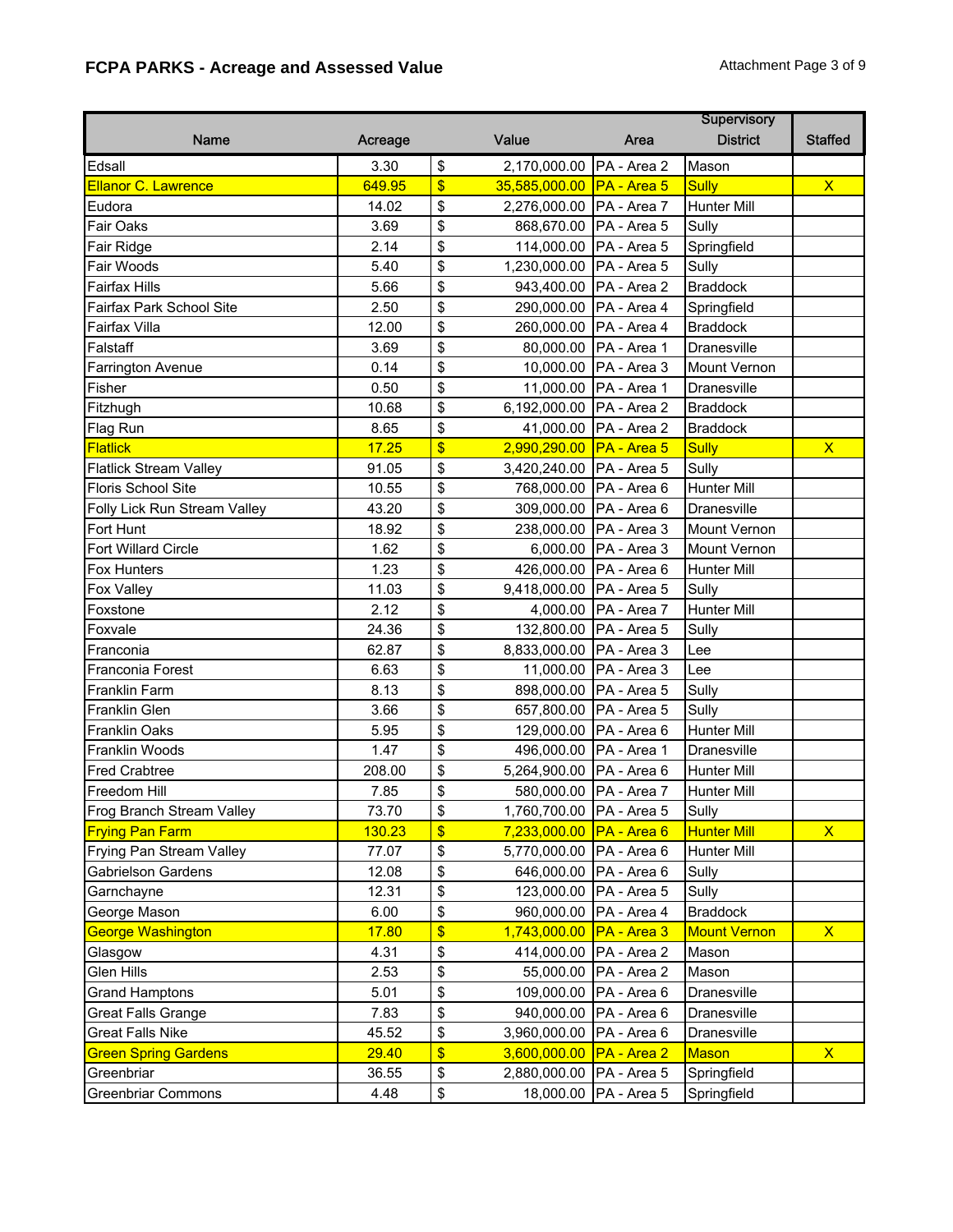# **FCPA PARKS - Acreage and Assessed Value Attachment Page 4 of 9** Attachment Page 4 of 9

|                                 |         |                         |                            |                          | Supervisory         |                         |
|---------------------------------|---------|-------------------------|----------------------------|--------------------------|---------------------|-------------------------|
| <b>Name</b>                     | Acreage |                         | Value                      | Area                     | <b>District</b>     | <b>Staffed</b>          |
| <b>Greendale Golf Course</b>    | 176.47  | $\frac{1}{2}$           | 5,951,380.00               | PA - Area 3              | Lee                 | $\mathsf{X}$            |
| Greenfield                      | 4.74    | \$                      |                            | 38,000.00   PA - Area 4  | <b>Braddock</b>     |                         |
| Greentree Village               | 19.12   | \$                      | 311,000.00 PA - Area 4     |                          | Springfield         |                         |
| Greenway Heights                | 39.22   | \$                      | 55,000.00                  | PA - Area 6              | Dranesville         |                         |
| Griffith                        | 1.10    | \$                      | 73,000.00                  | PA - Area 1              | Dranesville         |                         |
| <b>Grist Mill</b>               | 75.47   | \$                      | 3,581,000.00               | PA - Area 3              | Mount Vernon        |                         |
| <b>Groveton Heights</b>         | 16.06   | \$                      | 645,000.00                 | PA - Area 3              | Lee                 |                         |
| <b>Haycock Longfellow</b>       | 24.18   | \$                      | 4,646,000.00               | PA - Area 1              | Dranesville         |                         |
| Hayfield                        | 2.07    | \$                      |                            | 66,000.00 PA - Area 3    | Lee                 |                         |
| <b>Heritage Hill</b>            | 2.28    | \$                      | 135,000.00                 | PA - Area 3              | Lee                 |                         |
| Heritage Resource               | 1.83    | \$                      | 108,000.00                 | PA - Area 7              | Providence          |                         |
| <b>Herzell Woods</b>            | 3.00    | \$                      | 38,000.00                  | PA - Area 4              | <b>Braddock</b>     |                         |
| <b>Heywood Glen</b>             | 4.26    | \$                      | 93,000.00                  | PA - Area 2              | Mason               |                         |
| <b>Hickory Run SS</b>           | 10.60   | \$                      | 41,000.00                  | PA - Area 6              | Dranesville         |                         |
| <b>Hidden Pond</b>              | 25.59   | \$                      | 1,693,000.00               | $PA - Area 4$            | Springfield         | $\overline{\mathsf{X}}$ |
| Hideaway                        | 6.33    | \$                      | 87,000.00                  | PA - Area 7              | Providence          |                         |
| Hollin Hall                     | 4.09    | \$                      | 3,600,000.00               | PA - Area 3              | Mount Vernon        |                         |
| <b>Hollin Meadows</b>           | 5.34    | \$                      | 1,125,000.00               | PA - Area 3              | <b>Mount Vernon</b> |                         |
| <b>Holly Knolls</b>             | 5.86    | \$                      | 72,000.00                  | PA - Area 6              | Dranesville         |                         |
| Hollywood Road                  | 5.20    | \$                      | 794,000.00                 | PA - Area 1              | Providence          |                         |
| Holmes Run Stream Valley        | 119.95  | \$                      | 4,269,000.00   PA - Area 2 |                          | Providence          |                         |
| <b>Hooes Road</b>               | 21.06   | \$                      | 3,553,000.00   PA - Area 4 |                          | Lee                 |                         |
| Hooes Road School Site          | 13.83   | \$                      | 1,234,000.00               | PA - Area 4              | Lee                 |                         |
| Horne Property                  | 239.11  | \$                      | 5,376,000.00               | PA - Area 5              | Sully               |                         |
| Horsepen Run Stream Valley      | 127.29  | \$                      | 1,208,110.00               | PA - Area 5              | Sully               |                         |
| <b>Howery Field</b>             | 7.50    | \$                      | 23,000.00                  | PA - Area 2              | <b>Braddock</b>     |                         |
| <b>Hunter Tract</b>             | 1646.50 | \$                      | 53,651,970.00              | PA - Area 5              | Sully               |                         |
| <b>Hunter Village</b>           | 19.80   | \$                      |                            | 49,000.00   PA - Area 4  | Springfield         |                         |
| Huntington                      | 16.12   | \$                      | 5,628,000.00 PA - Area 3   |                          | Mount Vernon        |                         |
| <b>Huntley Historic</b>         | 2.88    | \$                      | 750,000.00 PA - Area 3     |                          | Lee                 |                         |
| <b>Huntley Meadows</b>          | 1441.65 | $\sqrt{3}$              | 168,581,000.00             | $PR - Area 3$            | Lee                 | $\overline{\mathsf{x}}$ |
| Huntsman                        | 110.57  | \$                      | 537,640.00 PA - Area 4     |                          | Springfield         |                         |
| <b>Hutchison ES</b>             | 34.79   | $\overline{\mathbf{S}}$ | 17,850,000.00 PA - Area 6  |                          | Dranesville         |                         |
| <b>Hybla Valley</b>             | 1.15    | \$                      |                            | 131,000.00   PA - Area 3 | Lee                 |                         |
| Idylwood                        | 13.84   | \$                      | 3,969,000.00   PA - Area 1 |                          | Providence          |                         |
| Indian Run Stream Valley        | 36.12   | \$                      |                            | 196,000.00 PA - Area 2   | Mason               |                         |
| <b>Island Creek</b>             | 96.51   | \$                      | 1,507,000.00               | PA - Area 3              | Lee                 |                         |
| J.E.B Stuart                    | 17.98   | \$                      | 2,741,000.00               | PA - Area 2              | Mason               |                         |
| James Lee School Site           | 12.57   | \$                      | 1,572,000.00               | PA - Area 1              | Providence          |                         |
| <b>Jefferson District</b>       | 62.62   | $\frac{1}{2}$           | 3,235,500.00               | PA - Area 1              | Providence          | $\mathsf{X}$            |
| Jefferson Manor                 | 13.73   | \$                      | 2,285,000.00               | PA - Area 3              | Lee                 |                         |
| Jefferson Village               | 2.00    | \$                      | 38,000.00                  | PA - Area 1              | Providence          |                         |
| John C. & Margaret K. White     | 13.40   | \$                      | 2,297,000.00               | PA - Area 2              | Mason               |                         |
| John Mastenbrook-Greenway Downs | 1.55    | \$                      | 29,000.00                  | PA - Area 1              | Providence          |                         |
| Johnny Moore Stream Valley      | 341.21  | \$                      | 7,411,000.00               | PA - Area 4              | Springfield         |                         |
| Joseph F. Barnes Battery        | 3.79    | \$                      | 315,000.00                 | PA - Area 2              | Mason               |                         |
| Kemper                          | 26.93   | \$                      | 80,000.00                  | PA - Area 7              | Hunter Mill         |                         |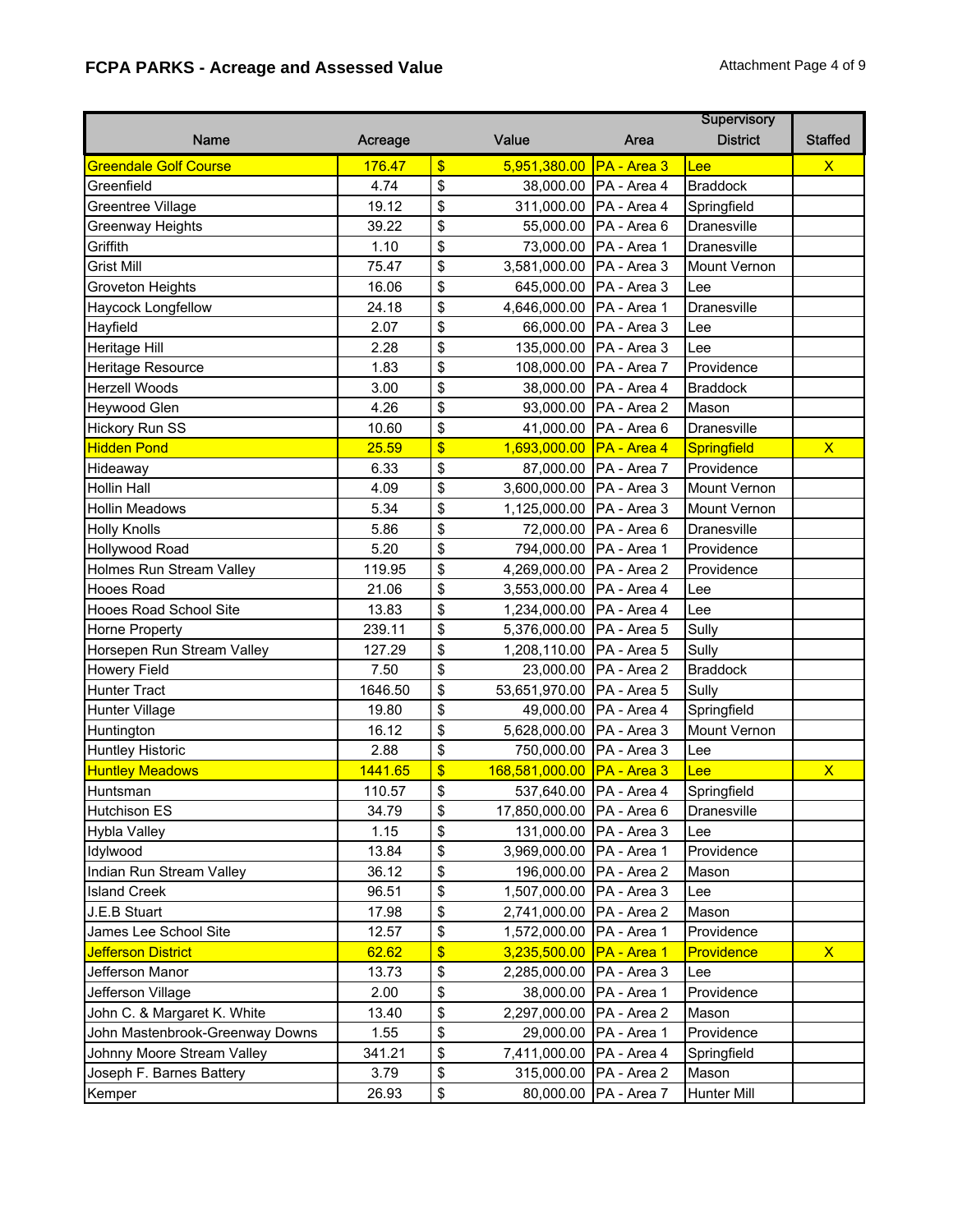# **FCPA PARKS - Acreage and Assessed Value Attachment Page 5 of 9** Attachment Page 5 of 9

|                                     |         |               |                             |                          | Supervisory         |                         |
|-------------------------------------|---------|---------------|-----------------------------|--------------------------|---------------------|-------------------------|
| <b>Name</b>                         | Acreage |               | Value                       | <b>Area</b>              | <b>District</b>     | <b>Staffed</b>          |
| Kendale Woods                       | 2.40    | \$            | 188,000.00                  | PA - Area 2              | Mason               |                         |
| Kent Gardens                        | 26.36   | \$            |                             | 337,130.00   PA - Area 1 | Dranesville         |                         |
| Kent Gardens Greenway Stream Valley | 13.02   | \$            |                             | 90,000.00   PA - Area 1  | Dranesville         |                         |
| <b>Kings Park</b>                   | 9.19    | \$            | 1,101,940.00                | PA - Area 4              | <b>Braddock</b>     |                         |
| <b>Kings Park West</b>              | 52.49   | \$            | 74,000.00                   | PA - Area 4              | <b>Braddock</b>     |                         |
| Kingstowne                          | 75.31   | \$            | 133,000.00                  | PA - Area 3              | Lee                 |                         |
| Kirby                               | 3.00    | \$            | 18,000.00                   | PA - Area 1              | Dranesville         |                         |
| <b>Kirk</b>                         | 13.60   | \$            |                             | 56,000.00 PA - Area 3    | Mount Vernon        |                         |
| Lahey Lost Valley                   | 23.59   | \$            | 4,830,000.00                | PA - Area 6              | Hunter Mill         |                         |
| <b>Lake Accotink</b>                | 448.09  | $\frac{1}{2}$ | 11,850,000.00               | PA - Area 4              | <b>Braddock</b>     | $\mathsf{X}$            |
| Lake Braddock School Site           | 13.08   | \$            | 1,505,000.00                | PA - Area 4              | <b>Braddock</b>     |                         |
| <b>Lake Fairfax</b>                 | 478.99  | $\frac{1}{2}$ | 16,391,000.00               | $PA - Area 6$            | <b>Hunter Mill</b>  | $\overline{\mathsf{X}}$ |
| Lake Mercer                         | 196.54  | \$            | 10,941,200.00               | PA - Area 4              | Springfield         |                         |
| Lakeside                            | 11.80   | \$            | 100,000.00                  | PA - Area 4              | <b>Braddock</b>     |                         |
| Lamond                              | 17.90   | \$            | 11,161,000.00               | PA - Area 3              | Mount Vernon        |                         |
| Lane's Mill                         | 29.01   | \$            | 1,567,000.00                | PA - Area 5              | Sully               |                         |
| <b>Langley Fork</b>                 | 52.80   | \$            | 378,179,460.00              | PA - Area 1              | Dranesville         |                         |
| <b>Langley Oaks</b>                 | 101.60  | \$            | 2,310,000.00                | PA - Area 1              | Dranesville         |                         |
| Larchmont                           | 2.40    | \$            | 44,000.00                   | PA - Area 2              | Mason               |                         |
| Larry Graves (Whittier SS)          | 5.23    | \$            | 1,404,000.00 PA - Area 1    |                          | Providence          |                         |
| <b>Laurel Hill</b>                  | 1197.44 | $\frac{1}{2}$ | 8,031,960.00                | PA - Area 4              | <b>Mount Vernon</b> | $\mathsf{X}$            |
| Laurel Hill School Site             | 39.74   |               | No value listed             | PA - Area 4              | Mount Vernon        |                         |
| Lawyers Road School Site            | 13.69   | \$            | 441,000.00                  | PA - Area 7              | Hunter Mill         |                         |
| <b>Lee District</b>                 | 137.95  | $\frac{1}{2}$ | 13,016,000.00               | $PA - Area 3$            | Lee                 | $\mathsf{X}$            |
| Lee High                            | 23.54   | \$            | 5,613,000.00                | PA - Area 3              | Lee                 |                         |
| Lee Landing                         | 0.05    | \$            | 1,000.00                    | PA - Area 1              | Providence          |                         |
| Leewood                             | 9.43    | \$            | 1,494,000.00   PA - Area 2  |                          | <b>Braddock</b>     |                         |
| Lemon Road                          | 9.96    | \$            | 1,673,000.00 PA - Area 1    |                          | Dranesville         |                         |
| Lenclair                            | 7.72    | \$            | 1,039,000.00 PA - Area 3    |                          | Lee                 |                         |
| Levell W Dupell                     | 28.34   | \$            | 2,542,000.00 PA - Area 3    |                          | Mount Vernon        |                         |
| Lewinsville                         | 37.71   | $\frac{1}{2}$ | 13,065,000.00 PA - Area 1   |                          | <b>Dranesville</b>  | $\overline{\mathsf{X}}$ |
| Lexington Estates                   | 14.71   | \$            |                             | 420,000.00 PA - Area 6   | Dranesville         |                         |
| <b>Lillian Carey</b>                | 63.84   | \$            | 11,670,000.00   PA - Area 2 |                          | Mason               |                         |
| Lincolnia                           | 4.64    | \$            | 1,618,220.00   PA - Area 2  |                          | Mason               |                         |
| <b>Linway Terrace</b>               | 10.53   | \$            | 3,839,000.00                | PA - Area 1              | Dranesville         |                         |
| Lisle                               | 0.91    | \$            | 29,000.00                   | PA - Area 1              | Dranesville         |                         |
| Little Difficult Run Stream Valley  | 390.00  | \$            | 2,749,000.00                | PA - Area 5              | Hunter Mill         |                         |
| <b>Little Hunting Creek</b>         | 69.26   | \$            | 775,000.00                  | PA - Area 3              | Mount Vernon        |                         |
| Little Pimmit Run Stream Valley     | 16.63   | \$            | 1,111,000.00   PA - Area 1  |                          | Dranesville         |                         |
| Little Rocky Run SV                 | 15.74   | \$            | 3,416,000.00                | PA - Area 5              | Sully               |                         |
| Lockmeade                           | 5.08    | \$            | 17,000.00                   | PA - Area 6              | Dranesville         |                         |
| Loftridge                           | 48.14   | \$            | 2,176,000.00                | PA - Area 3              | Lee                 |                         |
| Loisdale                            | 8.64    | \$            | 1,281,000.00                | PA - Area 3              | Lee                 |                         |
| Long Branch Falls                   | 5.09    | \$            | 439,000.00                  | PA - Area 4              | <b>Braddock</b>     |                         |
| Long Branch Stream Valley           | 155.50  | \$            | 587,250.00                  | PA - Area 4              | <b>Braddock</b>     |                         |
| Longfellow MS                       | 19.35   | $\pmb{\$}$    | 3,962,000.00                | PA - Area 1              | Dranesville         |                         |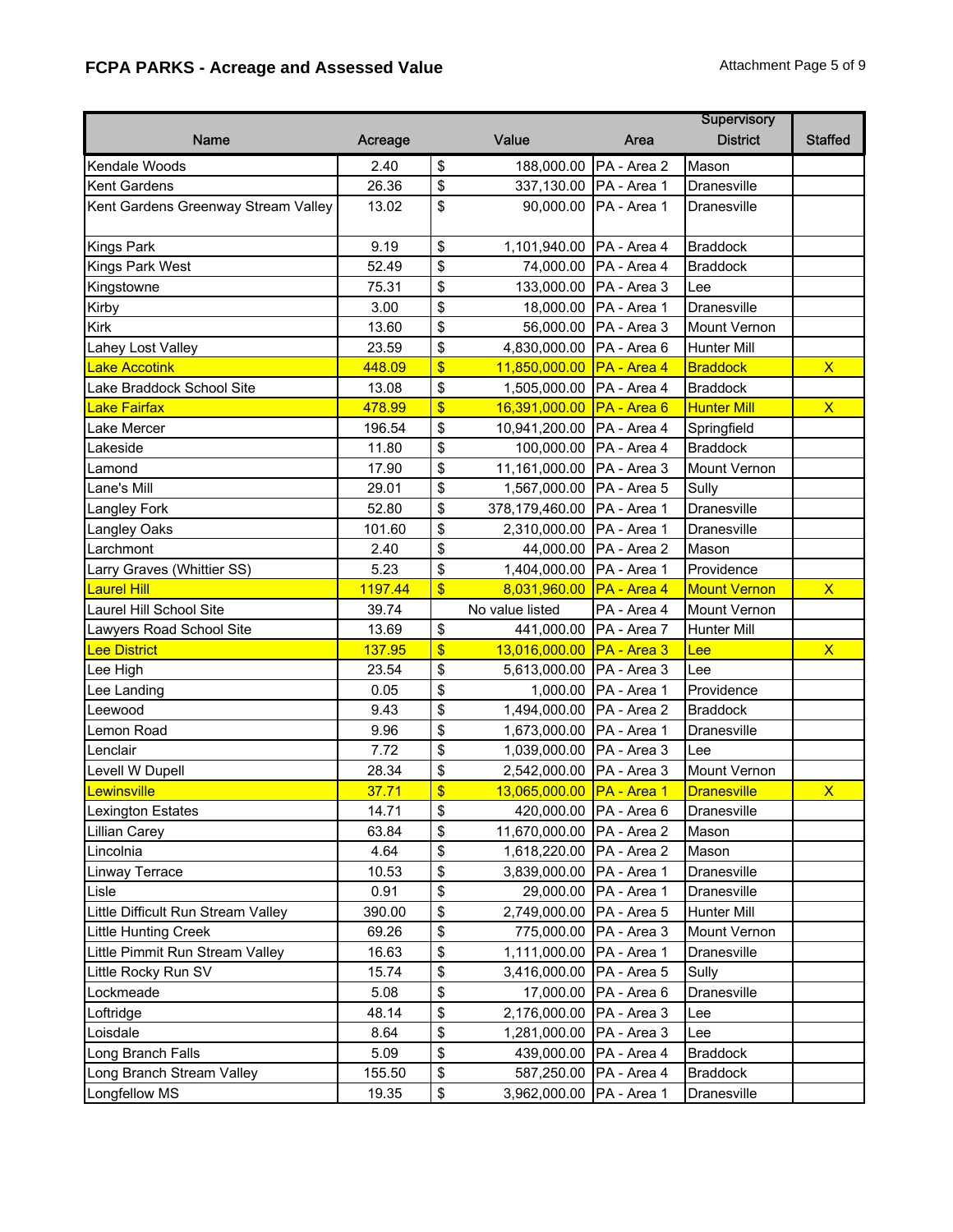# **FCPA PARKS - Acreage and Assessed Value Attachment Page 6 of 9** Attachment Page 6 of 9

|                              |         |                 |                            |                          | Supervisory         |                |
|------------------------------|---------|-----------------|----------------------------|--------------------------|---------------------|----------------|
| <b>Name</b>                  | Acreage |                 | Value                      | <b>Area</b>              | <b>District</b>     | <b>Staffed</b> |
| Lorton                       | 79.74   | \$              | 2,394,000.00               | PA - Area 3              | Mount Vernon        |                |
| <b>Lorton West</b>           | 115.18  | \$              | 6,254,440.00   PA - Area 4 |                          | <b>Mount Vernon</b> |                |
| Lower Potomac                | 27.82   | \$              | 1,715,300.00   PA - Area 3 |                          | Mount Vernon        |                |
| Luria                        | 7.36    | \$              | 483,000.00                 | PA - Area 2              | Providence          |                |
| Lynbrook                     | 0.53    | \$              | 6,000.00                   | PA - Area 4              | Lee                 |                |
| Manassas Gap Railroad        | 13.32   | \$              | 874,000.00                 | PA - Area 2              | Mason               |                |
| <b>Manchester Lakes</b>      | 28.08   | \$              | 354,000.00                 | PA - Area 3              | Lee                 |                |
| Marie Butler Leven Preserve  | 20.57   | \$              | 6,814,000.00 PA - Area 1   |                          | Dranesville         |                |
| <b>Mark Twain</b>            | 10.02   | \$              | 2,389,000.00 PA - Area 3   |                          | Lee                 |                |
| Martin Luther King Jr        | 18.54   | \$              | 1,600,000.00               | PA - Area 3              | Mount Vernon        |                |
| <b>Mason District</b>        | 121.15  | $\sqrt{3}$      | 14,027,000.00              | PA - Area 2              | Mason               | $\mathsf{X}$   |
| Mason Neck West              | 46.10   | \$              | 2,525,000.00               | PA - Area 3              | Mount Vernon        |                |
| Masonville                   | 0.66    | \$              | 61,000.00                  | PA - Area 2              | Mason               |                |
| <b>McLean Central</b>        | 25.57   | \$              | 5,983,000.00               | PA - Area 1              | Dranesville         |                |
| McLean Hamlet                | 18.12   | \$              | 506,000.00                 | PA - Area 1              | Dranesville         |                |
| McLean High                  | 9.62    | \$              | 3,016,000.00               | PA - Area 1              | Dranesville         |                |
| <b>McLean Hunt</b>           | 10.46   | \$              | 71,000.00                  | PA - Area 1              | Dranesville         |                |
| <b>McLean Knolls</b>         | 3.00    | \$              | 10,000.00                  | PA - Area 1              | Dranesville         |                |
| <b>McNaughton Fields</b>     | 12.32   | \$              | 19,318,000.00              | PA - Area 3              | Mount Vernon        |                |
| Merrilee                     | 1.11    | \$              | 6,294,000.00               | PA - Area 7              | Providence          |                |
| Merrybrook Run SV            | 16.61   | \$              | 206,070.00   PA - Area 6   |                          | Hunter Mill         |                |
| Middle Run Stream Valley     | 208.00  | \$              | 1,977,000.00   PA - Area 4 |                          | Springfield         |                |
| Middleridge                  | 7.78    | \$              | 18,370.00                  | PA - Area 4              | <b>Braddock</b>     |                |
| Military Railroad            | 0.94    | \$              | 23,000.00                  | PA - Area 5              | Sully               |                |
| Monticello                   | 8.84    | \$              | 63,000.00                  | PA - Area 4              | <b>Braddock</b>     |                |
| Monticello Woods             | 13.70   | \$              | 2,504,200.00               | PA - Area 3              | Lee                 |                |
| <b>Mosby Woods</b>           | 7.10    | \$              | 39,000.00                  | PA - Area 7              | Providence          |                |
| Mount Air Historic Site      | 33.15   | \$              | 755,000.00   PA - Area 3   |                          | Mount Vernon        |                |
| <b>Mount Vernon District</b> | 87.81   | \$              | 4,488,700.00               | PA - Area 3              | <b>Mount Vernon</b> | $\mathsf{x}$   |
| <b>Mount Vernon Manor</b>    | 13.83   | \$              |                            | 186,000.00   PA - Area 3 | Mount Vernon        |                |
| Mount Vernon Woods           | 7.18    | \$              | 746,000.00 PA - Area 3     |                          | Lee                 |                |
| Mount Zephyr                 | 1.97    | \$              |                            | 20,000.00 PA - Area 3    | <b>Mount Vernon</b> |                |
| Mt Gilead                    | 6.92    | $\overline{\$}$ | 2,171,640.00 PA - Area 5   |                          | Sully               |                |
| Mt Royal                     | 3.00    | \$              | 637,000.00 PA - Area 1     |                          | Dranesville         |                |
| Mt. Eagle                    | 12.90   | \$              | 1,359,000.00   PA - Area 3 |                          | Mount Vernon        |                |
| Muddy Hole Farm              | 13.60   | \$              | 54,000.00                  | PA - Area 3              | Lee                 |                |
| Munson Hill                  | 2.22    | \$              | 366,000.00                 | PA - Area 2              | Mason               |                |
| Navy Vale                    | 1.20    | \$              | 282,000.00                 | PA - Area 5              | Sully               |                |
| Newgate                      | 2.67    | \$              | 1,012,000.00               | PA - Area 5              | Sully               |                |
| <b>Newington Commons</b>     | 8.71    | \$              | 19,000.00                  | PA - Area 4              | Mount Vernon        |                |
| <b>Newington Heights</b>     | 69.33   | \$              | 1,617,000.00               | PA - Area 4              | Mount Vernon        |                |
| North Springfield            | 4.96    | \$              | 16,000.00                  | PA - Area 2              | <b>Braddock</b>     |                |
| Nottoway                     | 90.86   | \$              | 11,013,000.00              | PA - Area 7              | Providence          |                |
| Oak Hill Historic Site       | 10.20   | \$              | 726,400.00                 | PA - Area 2              | <b>Braddock</b>     |                |
| <b>Oak Marr</b>              | 136.09  | $\frac{1}{2}$   | 7,535,360.00               | PA - Area 7              | Providence          | $\mathsf{X}$   |
| Oakborough Square            | 7.57    | \$              | 8,300.00                   | PA - Area 7              | Providence          |                |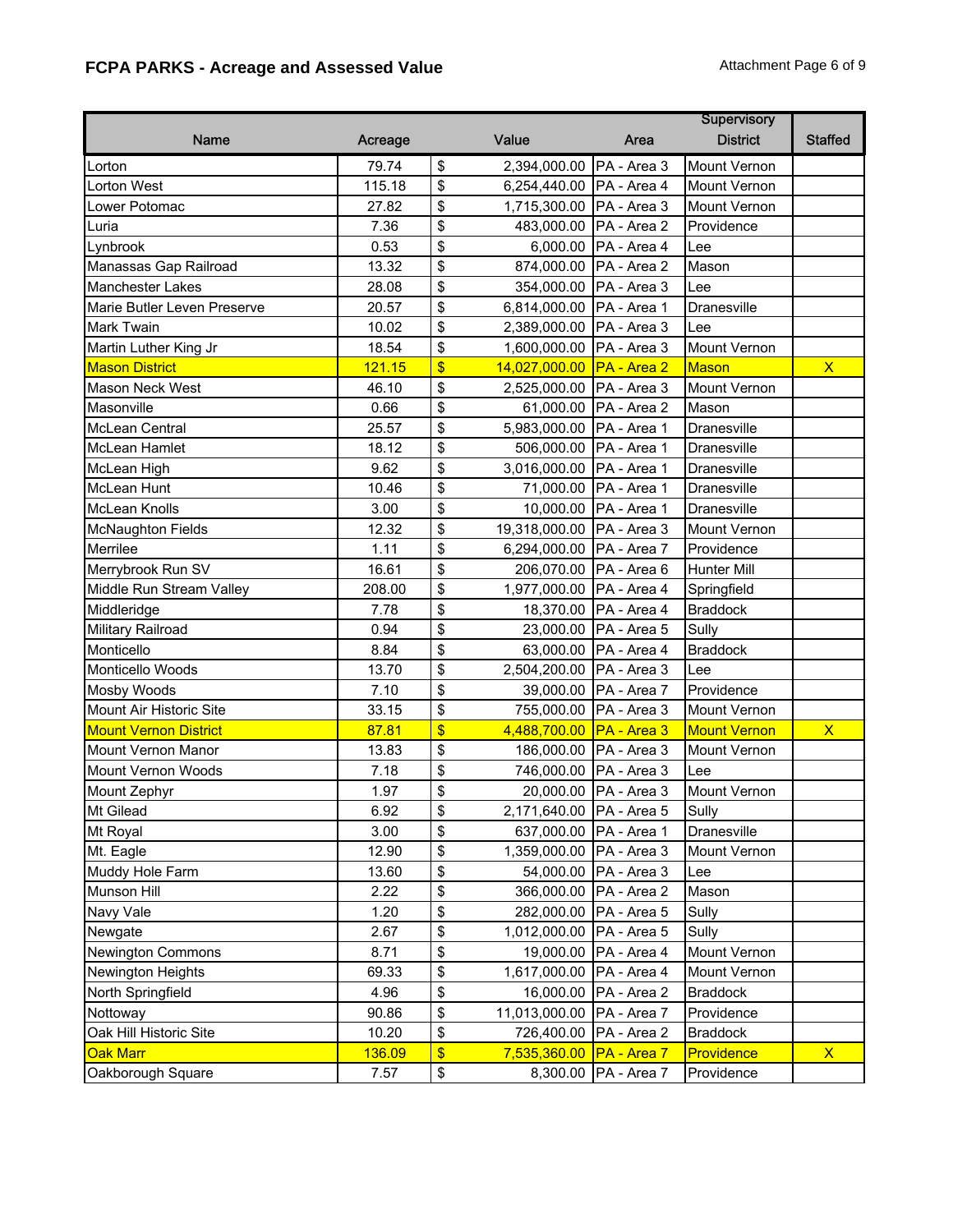#### **FCPA PARKS - Acreage and Assessed Value Attachment Page 7 of 9** Attachment Page 7 of 9

|                                      |         |                                  |                    | Supervisory         |                         |
|--------------------------------------|---------|----------------------------------|--------------------|---------------------|-------------------------|
| Name                                 | Acreage | Value                            | Area               | <b>District</b>     | <b>Staffed</b>          |
| Oakton Community (Formerly Corbalis) | 9.81    | \$<br>3,876,100.00               | PA - Area 7        | Providence          |                         |
| Olander and Margaret Banks,          | 10.00   | \$<br>2,149,000.00               | <b>PA</b> - Area 3 | Lee                 |                         |
| Old Centreville Road                 | 9.33    | \$<br>1,969,600.00               | PA - Area 5        | Sully               |                         |
| <b>Old Colchester Preserve</b>       | 138.78  | \$<br>9,587,000.00               | PA - Area 3        | Mount Vernon        |                         |
| Old Courthouse Spring Branch SV      | 33.16   | \$<br>1,049,420.00 PA - Area 6   |                    | <b>Hunter Mill</b>  |                         |
| Old Dominion School Site             | 13.86   | \$<br>2,251,000.00   PA - Area 6 |                    | Dranesville         |                         |
| Olde Forge                           | 6.32    | \$<br>112,000.00                 | PA - Area 4        | <b>Braddock</b>     |                         |
| Olney                                | 18.01   | \$<br>3,823,000.00               | PA - Area 1        | Dranesville         |                         |
| Orange Hunt Estates                  | 8.11    | \$<br>40,000.00                  | PA - Area 4        | Springfield         |                         |
| Ossian Hall                          | 22.75   | \$<br>11,342,000.00              | PA - Area 2        | <b>Braddock</b>     |                         |
| Ox Hill Battlefield                  | 4.42    | \$<br>1,321,760.00               | PA - Area 5        | Springfield         |                         |
| Parklawn                             | 3.88    | \$<br>595,000.00                 | PA - Area 2        | Mason               |                         |
| Patriot                              | 96.14   | \$<br>4,288,000.00               | PA - Area 4        | Springfield         |                         |
| Paul Springs Stream Valley           | 18.07   | \$<br>293,000.00                 | PA - Area 3        | Mount Vernon        |                         |
| Peterson Lane                        | 5.42    | \$<br>1,686,000.00               | PA - Area 7        | <b>Hunter Mill</b>  |                         |
| <b>Pimmit Barn</b>                   | 0.58    | \$<br>117,000.00                 | PA - Area 1        | Dranesville         |                         |
| <b>Pimmit Hills</b>                  | 1.04    | \$<br>35,000.00                  | PA - Area 1        | Dranesville         |                         |
| <b>Pimmit Run Stream Valley</b>      | 78.00   | \$<br>2,074,150.00               | PA - Area 1        | <b>Dranesville</b>  | $\overline{\mathsf{x}}$ |
| <b>Pimmit View</b>                   | 5.31    | \$<br>140,000.00                 | PA - Area 1        | Dranesville         |                         |
| Pine Ridge                           | 42.74   | \$<br>9,175,000.00               | PA - Area 2        | Mason               |                         |
| Pine Spring                          | 4.99    | \$<br>814,000.00                 | PA - Area 1        | Providence          |                         |
| <b>Pinecrest Golf Course</b>         | 52.61   | \$<br>3,168,980.00               | PA - Area 2        | Mason               | $\mathsf{X}$            |
| Piney Branch Stream Valley           | 184.08  | \$<br>4,512,300.00               | PA - Area 5        | Springfield         |                         |
| Pleasant Hill                        | 11.58   | \$<br>879,000.00                 | PA - Area 5        | Sully               |                         |
| Poburn Woods                         | 11.30   | \$<br>254,000.00                 | PA - Area 4        | Springfield         |                         |
| Poe Terrace                          | 14.33   | \$<br>1,256,000.00               | PA - Area 2        | Mason               |                         |
| <b>Pohick Estates</b>                | 4.99    | \$<br>402,000.00                 | PA - Area 3        | Mount Vernon        |                         |
| Pohick Stream Valley                 | 802.99  | \$<br>5,766,770.00               | PA - Area 4        | Springfield         |                         |
| Pole Road                            | 50.29   | \$<br>19,323,480.00              | PA - Area 3        | <b>Mount Vernon</b> |                         |
| Popes Head                           | 75.61   | \$<br>1,589,000.00               | PA - Area 4        | Springfield         |                         |
| Popes Head Stream Valley             | 20.29   | \$<br>171,000.00                 | PA - Area 4        | Springfield         |                         |
| Poplar Tree                          | 48.25   | \$<br>3,426,000.00               | PA - Area 5        | Sully               |                         |
| Potomac Hills                        | 9.49    | \$<br>155,000.00                 | PA - Area 1        | Dranesville         |                         |
| <b>Providence Recreation Center</b>  | 13.38   | \$<br>2,041,000.00               | PA - Area 2        | Providence          | $\overline{X}$          |
| Quinn Farm                           | 168.96  | \$<br>8,084,000.00               | PA - Area 5        | Sully               |                         |
| Raglan Road                          | 10.63   | \$<br>973,000.00                 | PA - Area 6        | Hunter Mill         |                         |
| Random Hills                         | 11.44   | \$<br>105,770.00                 | PA - Area 5        | Springfield         |                         |
| Red Fox Forest                       | 7.34    | \$<br>118,000.00                 | PA - Area 4        | <b>Braddock</b>     |                         |
| <b>Reston North</b>                  | 9.53    | \$<br>1,789,000.00               | PA - Area 6        | Hunter Mill         |                         |
| Reston Town Green                    | 5.00    | \$<br>2,831,400.00               | PA - Area 6        | Hunter Mill         |                         |
| Richard W Jones                      | 244.99  | \$<br>4,899,940.00               | PA - Area 5        | Sully               |                         |
| Ridgeview                            | 24.67   | \$<br>858,000.00                 | PA - Area 3        | Lee                 |                         |
| Riverbend                            | 411.18  | \$<br>49,317,000.00              | PA - Area 6        | <b>Dranesville</b>  | $\mathsf{X}$            |
| Rocky Run Stream Valley              | 584.58  | \$<br>3,385,380.00               | PA - Area 5        | Sully               |                         |
| <b>Rolling Forest</b>                | 3.93    | \$<br>8,000.00                   | PA - Area 4        | Springfield         |                         |
| Rolling Valley West                  | 20.68   | \$<br>1,898,000.00               | PA - Area 4        | Springfield         |                         |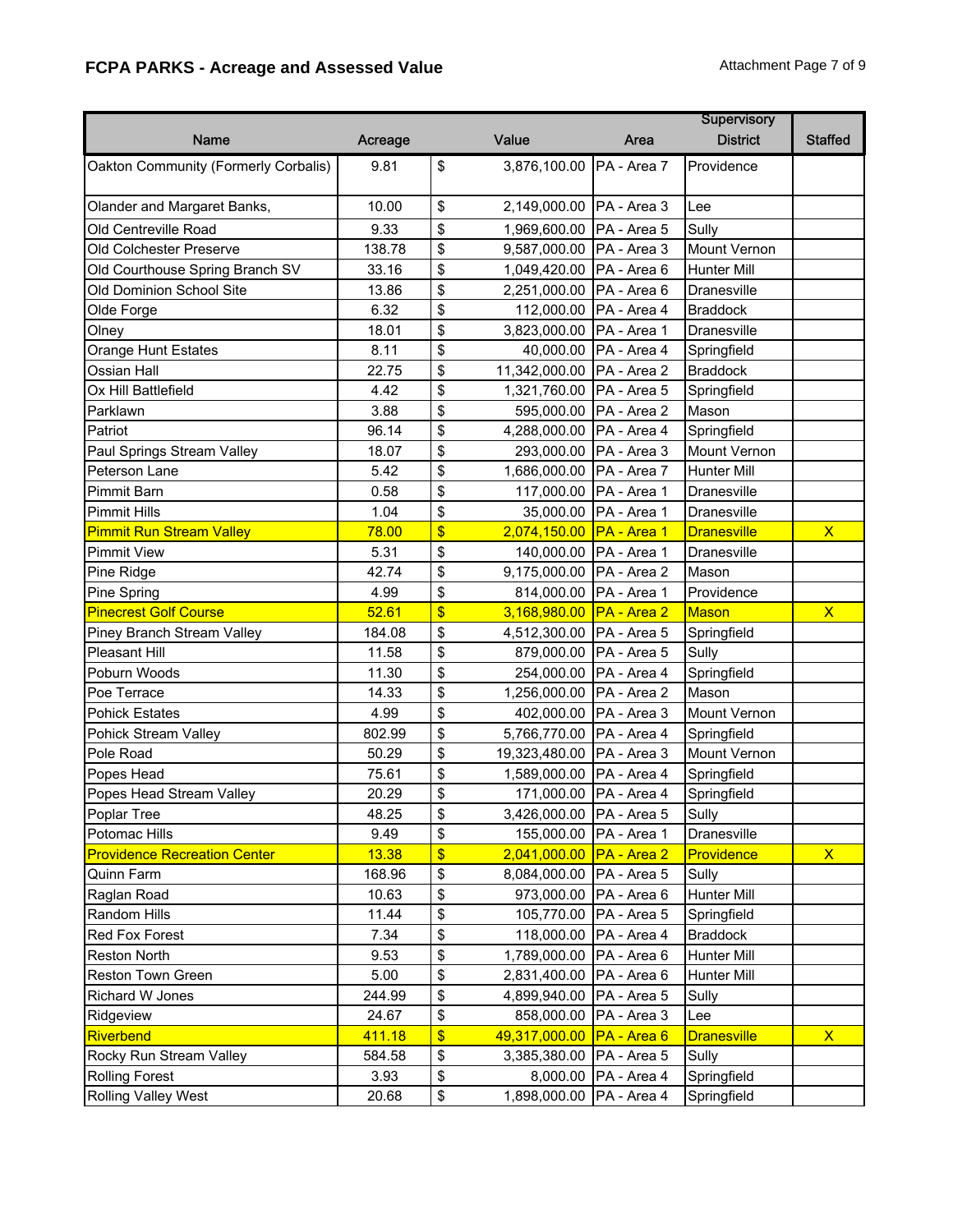# **FCPA PARKS - Acreage and Assessed Value Attachment Page 8 of 9** Attachment Page 8 of 9

|                                      |         |               |                          |                        | Supervisory        |                |
|--------------------------------------|---------|---------------|--------------------------|------------------------|--------------------|----------------|
| <b>Name</b>                          | Acreage |               | Value                    | Area                   | <b>District</b>    | <b>Staffed</b> |
| Rolling Wood School Site             | 12.90   | \$            | 775,000.00               | PA - Area 4            | Mount Vernon       |                |
| <b>Rolling Woods Estates</b>         | 3.33    | \$            | 7,000.00                 | PA - Area 4            | <b>Braddock</b>    |                |
| Rose Lane                            | 1.73    | \$            |                          | 2,000.00 PA - Area 2   | Mason              |                |
| Roundtree                            | 73.11   | \$            | 9,802,000.00             | PA - Area 2            | Mason              |                |
| Royal Lake                           | 46.20   | \$            | 114,000.00               | PA - Area 4            | <b>Braddock</b>    |                |
| Royal Ridge                          | 183.83  | \$            | 1,057,000.00             | PA - Area 4            | <b>Braddock</b>    |                |
| Rutherford                           | 21.59   | \$            | 143,000.00               | PA - Area 4            | <b>Braddock</b>    |                |
| Sandy Run Stream Valley              | 39.5    | \$            | 165,000.00               | PA - Area 4            | Springfield        |                |
| Saratoga                             | 7.19    | \$            | 22,000.00                | PA - Area 4            | Mount Vernon       |                |
| Scotts Run Nature Preserve           | 384.27  | \$            | 64,249,000.00            | PA - Area 6            | Dranesville        |                |
| <b>Scotts Run Stream Valley</b>      | 23.60   | \$            | 136,000.00               | PA - Area 1            | Dranesville        |                |
| <b>Shaker Woods</b>                  | 13.54   | \$            | 394,000.00               | PA - Area 6            | Hunter Mill        |                |
| <b>Shannon Station</b>               | 13.66   | \$            | 81,000.00                | PA - Area 4            | Springfield        |                |
| Silas Burke                          | 10.26   | \$            | 325,000.00               | PA - Area 4            | Springfield        |                |
| Silverbrook                          | 10.70   | \$            | 812,000.00               | PA - Area 4            | Springfield        |                |
| Skyline                              | 3.99    | \$            | 17,410.00                | PA - Area 2            | Mason              |                |
| <b>Sleepy Hollow</b>                 | 12.67   | \$            | 1,159,000.00             | PA - Area 2            | Mason              |                |
| Smokewood                            | 13.89   | \$            | 61,000.00                | PA - Area 4            | <b>Braddock</b>    |                |
| South Kings Forest                   | 3.52    | \$            | 10,000.00                | PA - Area 3            | Lee                |                |
| South Lakes Drive                    | 13.89   | \$            | 1,564,000.00             | PA - Area 6            | Hunter Mill        |                |
| South Railroad Street                | 0.13    | \$            |                          | 3,000.00   PA - Area 7 | Providence         |                |
| <b>South Run District</b>            | 192.17  | $\frac{1}{2}$ | 19,121,000.00            | PA - Area 4            | Springfield        | $\mathsf{X}$   |
| South Run Stream Valley              | 64.91   | \$            | 536,200.00               | PA - Area 4            | Mount Vernon       |                |
| Southgate                            | 1.21    | \$            | 3,000.00                 | PA - Area 3            | Mount Vernon       |                |
| <b>Spring Hill</b>                   | 21.67   | $\frac{1}{2}$ | 3,391,000.00             | PA - Area 1            | <b>Dranesville</b> | $\mathsf{X}$   |
| Spring Lane                          | 5.21    | \$            | 794,000.00               | PA - Area 2            | Mason              |                |
| <b>Springfield Forest</b>            | 10.50   | \$            | 6,610,000.00             | PA - Area 3            | Lee                |                |
| Springvale                           | 2.56    | \$            | 345,000.00               | PA - Area 4            | Lee                |                |
| Stanton                              | 10.85   | \$            | 1,805,000.00             | PA - Area 6            | Dranesville        |                |
| Stephen S. Foster Inter. School Site | 20.00   | \$            | 5,381,000.00             | PA - Area 3            | Mount Vernon       |                |
| <b>Stone Crossing</b>                | 9.69    | \$            | 210,300.00               | PA - Area 5            | Sully              |                |
| Stoneybrooke                         | 14.27   | \$            | 444,000.00               | PA - Area 3            | Lee                |                |
| Stratford Landing                    | 8.58    | \$            | 1,829,000.00 PA - Area 3 |                        | Mount Vernon       |                |
| <b>Stratton Woods</b>                | 25.57   | \$            | 3,160,500.00             | PA - Area 6            | Hunter Mill        |                |
| <b>Stuart Road</b>                   | 6.35    | \$            | 437,000.00               | PA - Area 6            | Hunter Mill        |                |
| Sugarland Run Stream Valley          | 233.99  | \$            | 1,125,040.00             | PA - Area 6            | Dranesville        |                |
| <b>Sully Historic</b>                | 25.53   | $\sqrt[6]{3}$ | 2,350,000.00             | PA - Area 5            | <b>Sully</b>       | $\mathsf{X}$   |
| <b>Summers Cemetery</b>              | 3.75    |               | No value listed          | PA - Area 2            | Mason              |                |
| <b>Surrey Square</b>                 | 9.32    | \$            | 189,000.00               | PA - Area 4            | <b>Braddock</b>    |                |
| <b>Symphony Hills</b>                | 3.04    | \$            | 9,000.00                 | PA - Area 6            | Hunter Mill        |                |
| Tamarack                             | 20.85   | \$            | 32,000.00                | PA - Area 6            | Hunter Mill        |                |
| Tara Village                         | 4.04    | \$            | 15,000.00                | PA - Area 3            | Lee                |                |
| Tattersall                           | 36.01   | \$            | 88,000.00                | PA - Area 7            | Providence         |                |
| The Boyd A. and Charlotte M. Hogge   | 3.07    | \$            | 1,041,960.00             | PA - Area 2            | Mason              |                |
| The Turner Farm                      | 52.40   | \$            | 7,671,000.00             | PA - Area 6            | Dranesville        |                |
| The Wakefield Chapel                 | 1.44    | \$            | 288,000.00               | PA - Area 2            | <b>Braddock</b>    |                |
| Timberly                             | 23.07   | \$            | 257,000.00               | PA - Area 1            | Dranesville        |                |